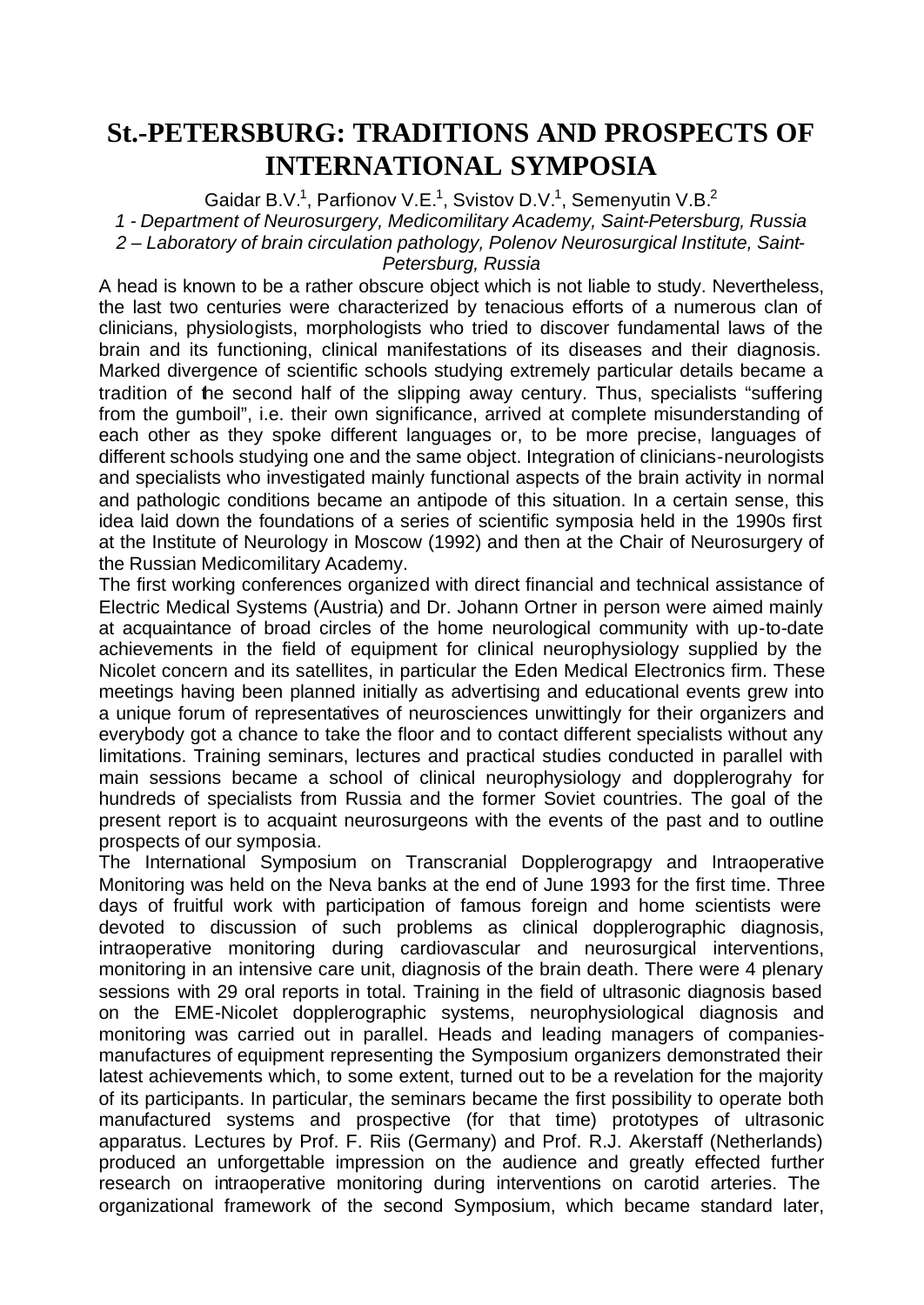consisted of five principal blocks: plenary sessions, section sessions, round-table discussions within sections, lectures and seminars, advertising presentations. The extremely rich and diverse scientific program aroused interest of the participants from the very first and up to the last day. Besides, the Symposia was "a training ground" for social events which became a tradition too. They included a trip to Veliky Novgorod, a white-night cruise up and down the Neva by cutters, personal contacts and friendly chat in informal environment. It was for the first time that the Symposium Transactions (more than 100 pages) were published both in Russian and in English. Thus, the foreign participants and their colleagues were able to get acquainted with the state of the art in Russian clinical neurophysiology of today [1].

The third and last symposium devoted to clinical aspects of diagnostic methods and thier use in clinical practice was held in two years (this interval between meetings has become a tradition too). There was little difference in the list of topics touched upon during the first and second symposia. Just as before clinical dopplerography, neurophysiology and intraoperative monitoring were the main subjects included into the program for discussion. The number of reports was equal to 70. The floor was taken by almost all leading home specialists: professors Stulin I.D., Kazanchyan P.O., Kupeberg E.B., Dzhibladze D.N., Nikitin Yu.M., Mirzoyan R.S., Gnezditsky V.V., Stykan O.A., etc. This chance was given to young scientists from different regions of the country as well. The reports of specialists from the leading scientific centers of Saint Petersburg and Moscow were notable for the level of their preparation, style and scientific-practical importance. The greatest interest was aroused by the reports made by Lelyuk V.G. (Moscow), Lytaev S.A., Voznyuk I.A., Shchegolev A.V. (Saint Petersburg), Kravets L.Ya. (Nizhny Novgorod). The emphasis was laid on such aspects of vascular neurology and neurosurgery as ultrasonic diagnosis of a functional state of cerebral circulation. Thus, cerebral ischemia happened to become a dominant problem among other topics. As for foreign participants from European countries and the USA they were represented by such famous specialists in ultrasonic diagnosis and intraoperative monitoring as Prof. Guerit J.M., doctors Giller C.A., Owen J.H., Alexandrov A, etc. Transactions of the Symposium (more than 200 pages) with full reports made at it were published both in Russian and English to acquaint broad circles of specialists, including those from foreign countries, with its results [2].

Taking into account the fact that there were three symposia (1992, 1993, 1995) on methods of neurophysiologic testing and a great interest in problems of diagnosis of cerebral ischemia watched during the last meeting it was decided to devote the fourth symposium to cerebral ischemia being one of the most urgent problems not only in neurosurgery and neurology but also in medicine of critical states. The topic change did not scare away permanent participants but on the contrary increased their number up to 500 men. Constantly growing popularity of periodic scientific meetings made companies-manufactures of neurophysiologic equipment organize the "unprecedented landing" of leading specialists from America and other countries headed by Prof. Merill Spencer (USA), the patriarch of ultrasonic diagnosis and director of the Institute of Applied and Experimental Physiology. Professors Yatsy F., Krieger D., Kirkpatrick P,J,m Edmonds H.L., Guerit J.M. and doctors Harer C., Dobson D.T., Alekxandrov A. contributed much to the work of the Symposium. Its subject-matter differed greatly from those of preceding forums. The problems under discussion included chronic insufficiency of cerebral circulation, surgical prevention of ischemic stroke, cerebral ischemia in intracranial hemorrhages, ischemic stroke, neurophysiologic monitoring in intensive care in neurology. There were postal presentations on each topic. In contrast to the previous symposia it were home scientists and practical physicians who set the fashion in discussions. As for foreign colleagues their participation was mainly of an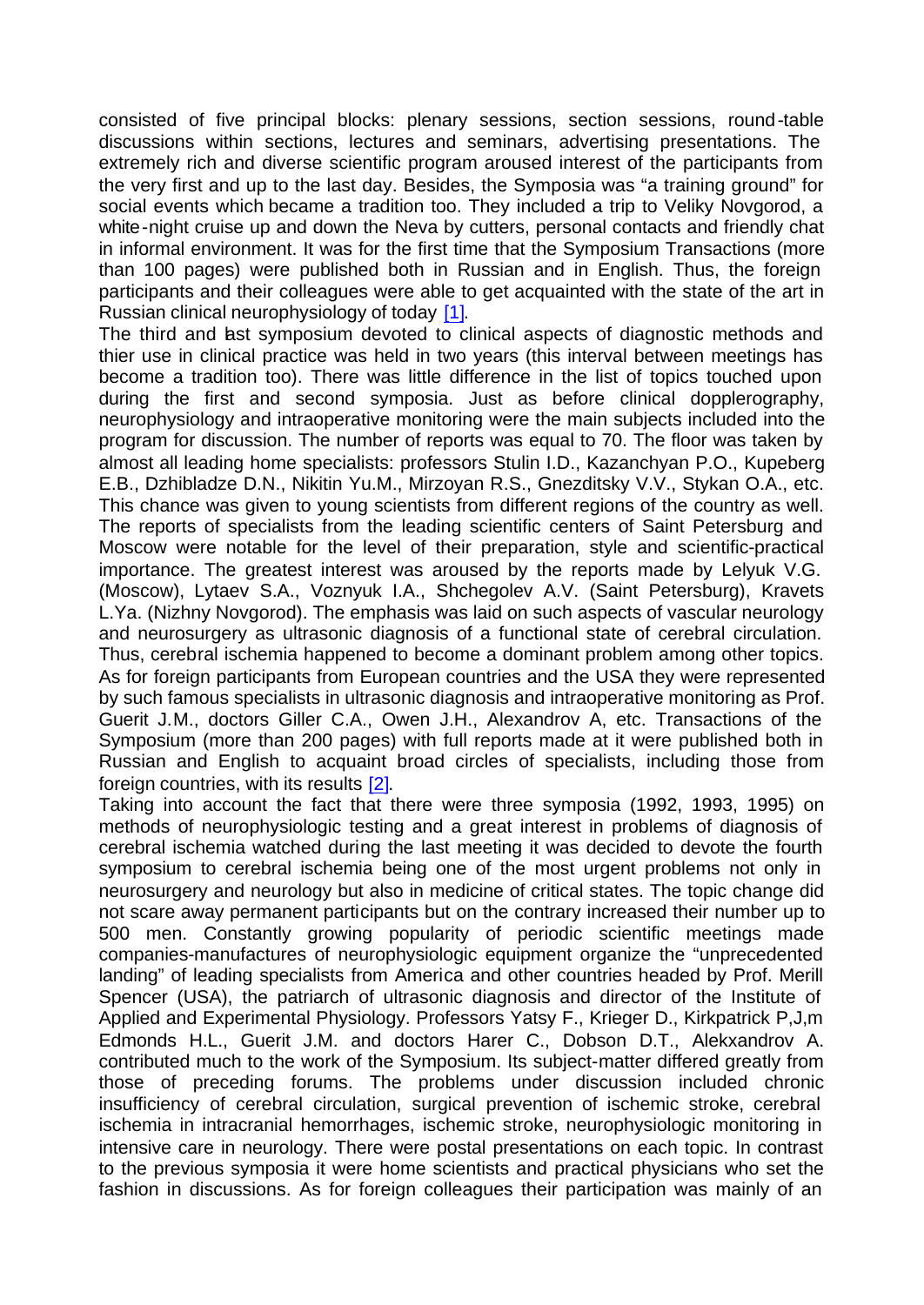educational character. A peculiar feature of the Symposium was a great number of vascular neurosurgeons and experts in neuroresuscitation present at it. Close cooperation of specialists working in the same field allowed to draw nearer their views on such problems as diagnosis and treatment of cerebral ischemia in posthemorrhagic constrictive-stenotic arteriopathy, surgical treatment of chronic insufficiency of cerebral circulation, etc. Despite some "bias" towards surgical problems the Symposium did not lose its attraction for neurologists, neurophysiologists, interventionists and other specialists due to refusal from savouring peculiarities of the method in favour of discussion of its clinical application in a specific pathophysiological situation with the purpose of making decision on tactics of treatment including surgical one. The Symposium Transactions (more than 300 pages) published in Russian and English by tradition contained 145 papers of full value  $\lceil 3 \rceil$ . More than a half of them was presented in the form of reports at plenary and section sessions. The Symposium was characterized by active practical training of skills necessary for operating main neurophysiologic apparatus. More than 200 specialists took part in workshops on various problems of clinical neurophysiology.

Unfortunately, we suffered certain losses. The EMS firm (Austria) managed by Ortner J. which was our sponsor of many years and one of the organizers of the symposia stopped its existence because of some financial problems and had no possibility to realize its profound scientific-practical program on the territory of Russia any longer. As a result, responsibility for organization of the next fifth symposium (1999) was put on the shoulders of the staff of the Chair of Neurosurgery of the Russian Medicomilitary Academy. Besides, the Polenov Neurosurgical Institute took an active part in the process of preparation too. In spite of objective difficulties and thanks to business connections with representatives of such firms as Nicolet Biomedical and Karl Storz the Organizing Committee succeeded not only in holding the Symposium but also in "developing its muscles." The program of the scientific forum underwent some modification and widening in accordance with directions of the Association of Neurosurgeons of Russia being its official organizer for the first time. Study of minimum invasive methods of diagnosis and treatment and its efficiency in revealing and correction of brain injuries of various etiology was regarded as a problem of paramount importance. A variety of problems concealing themselves behind the term "brain injuries" allowed to increase a number of participants by attracting specialists in X-ray diagnosis, neurovascular surgery, traumatology, oncology, functional neurosurgery. All the topics were divided into two big information blocks: minimum invasive diagnosis and minimum invasive surgery. The first block was a natural continuation of subject-matters discussed at all preceding symposia and considered problems of neurophysiology, minimum invasive intrascopy, intraoperative monitoring. As for the second block, it dealt with problems of endovideosurgery, microneurosurgery, intravascular neurosurgery, stereotaxic neurosurgery and modern methods of neurosurgical correction. The total number of reports was equal to 92.

In contrast to the previous meetings the most important part was played by home scientific schools. The Symposium was held against the background of the Plenary session of the Administrative Board of the above-mentioned Association. Thus, one could see the leaders of the Russian neurosurgical service and Konovalov A.N., academician of the Russian Academy of Medical Sciences, among its participants. A high level of reports and publications was conditioned by active participation of famous researchers from the Burdenko Research Institute of Neurosurgery, Polenov Neurosurgical Institute and the Chair of Neurosurgery of the Russian Medicomilitary Academy. The Symposium Transactions (a volume of 500 pages) became the quintessence of achievements of home clinical neurosurgery [4].